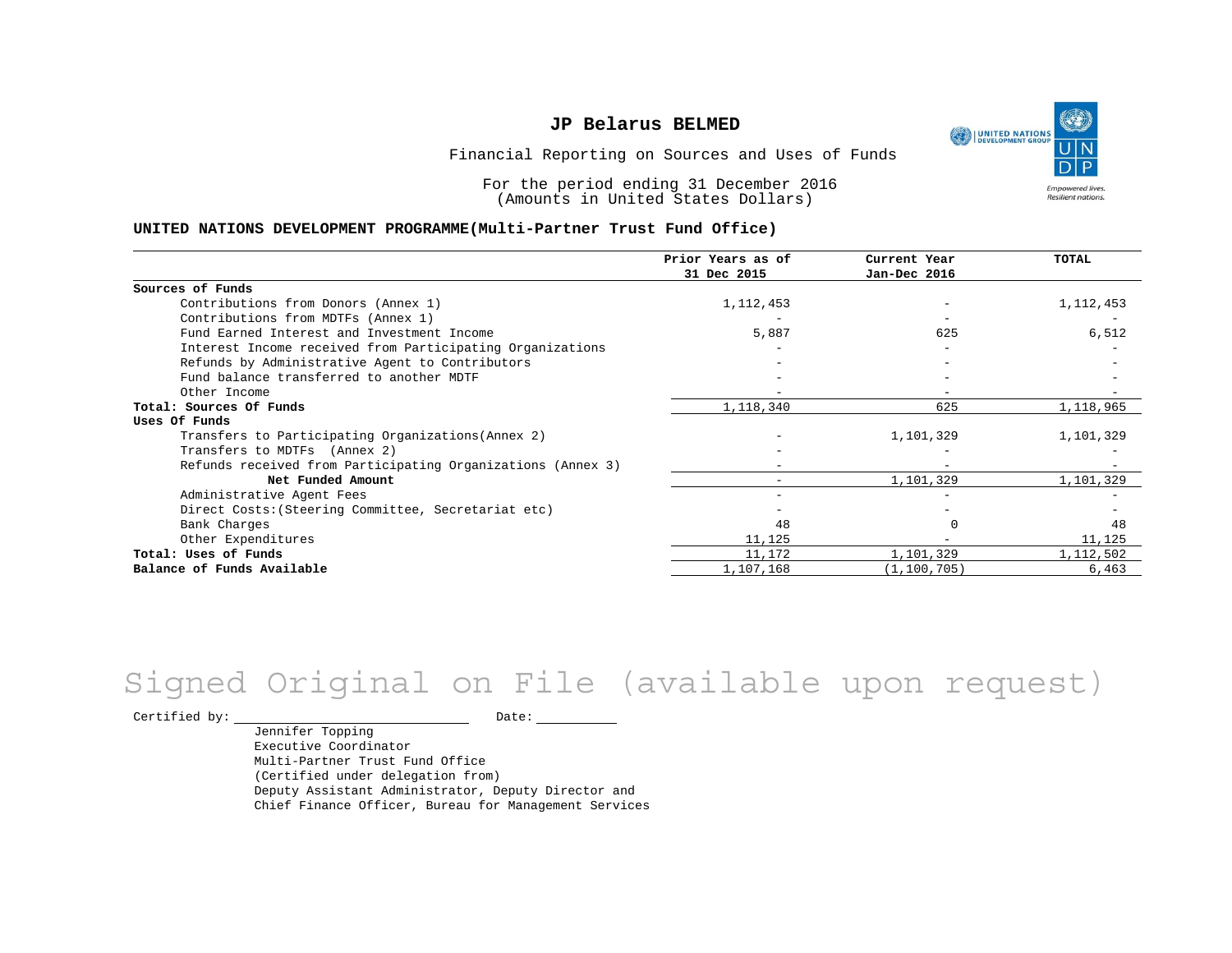

Financial Reporting on Sources and Uses of Funds

For the period ending 31 December 2016 (Amounts in United States Dollars)

#### **UNITED NATIONS DEVELOPMENT PROGRAMME(Multi-Partner Trust Fund Office)**

**Annex - 1: Contributions**

|                      | Prior Years as of | Current Year             | TOTAL       |
|----------------------|-------------------|--------------------------|-------------|
|                      | 31 Dec 2015       | Jan-Dec 2016             |             |
| From Contributors    |                   |                          |             |
| EUROPEAN UNION       | 1,112,453         | $\overline{\phantom{0}}$ | 1,112,453   |
| Total: Contributions | 1,112,453         | $-$                      | 1, 112, 453 |

# Signed Original on File (available upon request)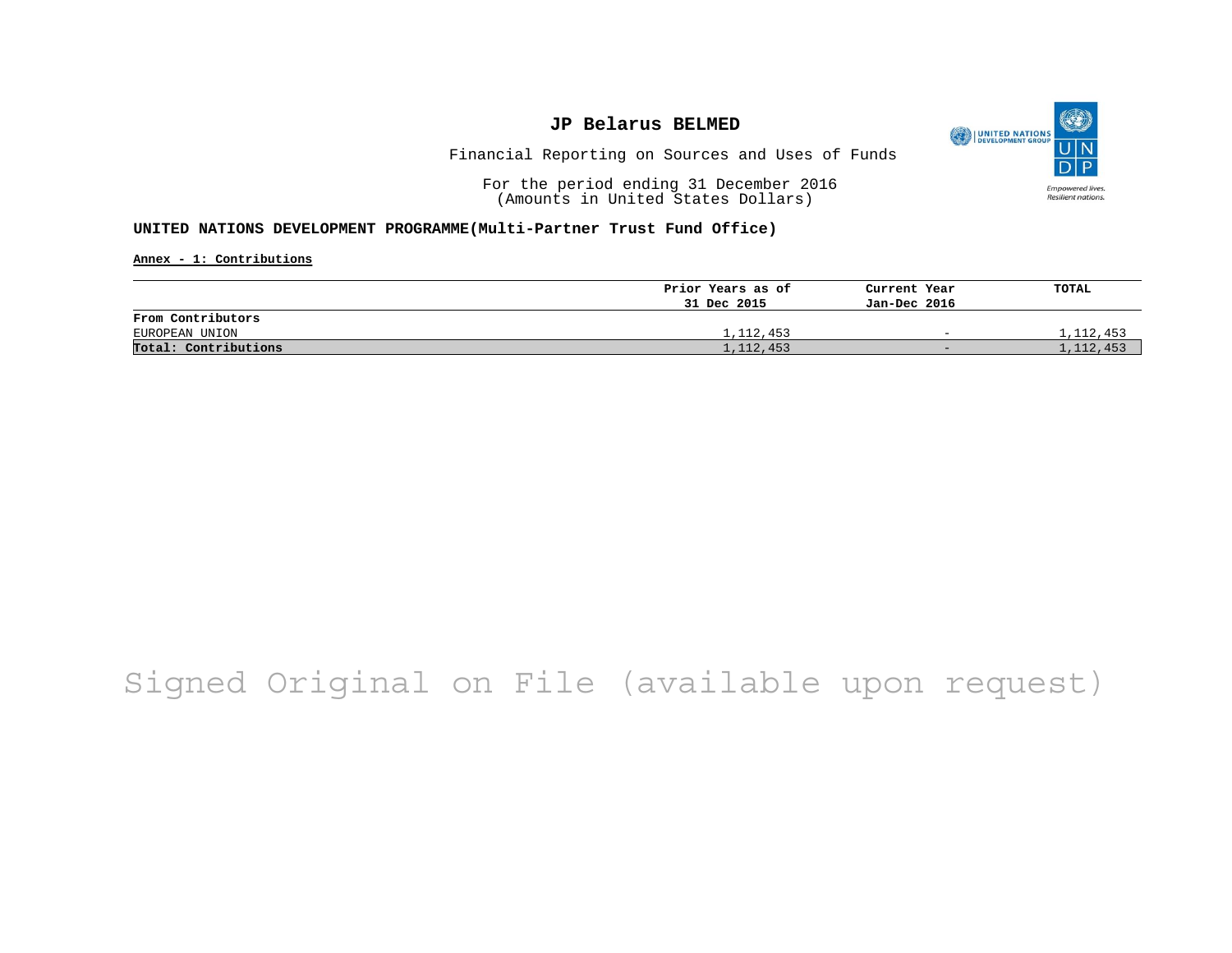

Financial Reporting on Sources and Uses of Funds

For the period ending 31 December 2016 (Amounts in United States Dollars)

#### **UNITED NATIONS DEVELOPMENT PROGRAMME(Multi-Partner Trust Fund Office)**

**Annex - 2: Transfers**

| Prior Years as of | Current Year | TOTAL     |
|-------------------|--------------|-----------|
| 31 Dec 2015       | Jan-Dec 2016 |           |
|                   |              |           |
| -                 | 375,279      | 375,279   |
| -                 | 65,003       | 65,003    |
| -                 | 254,364      | 254,364   |
| -                 | 406,683      | 406,683   |
|                   |              |           |
| $\qquad \qquad -$ | 1,101,329    | 1,101,329 |
|                   |              |           |

## Signed Original on File (available upon request)